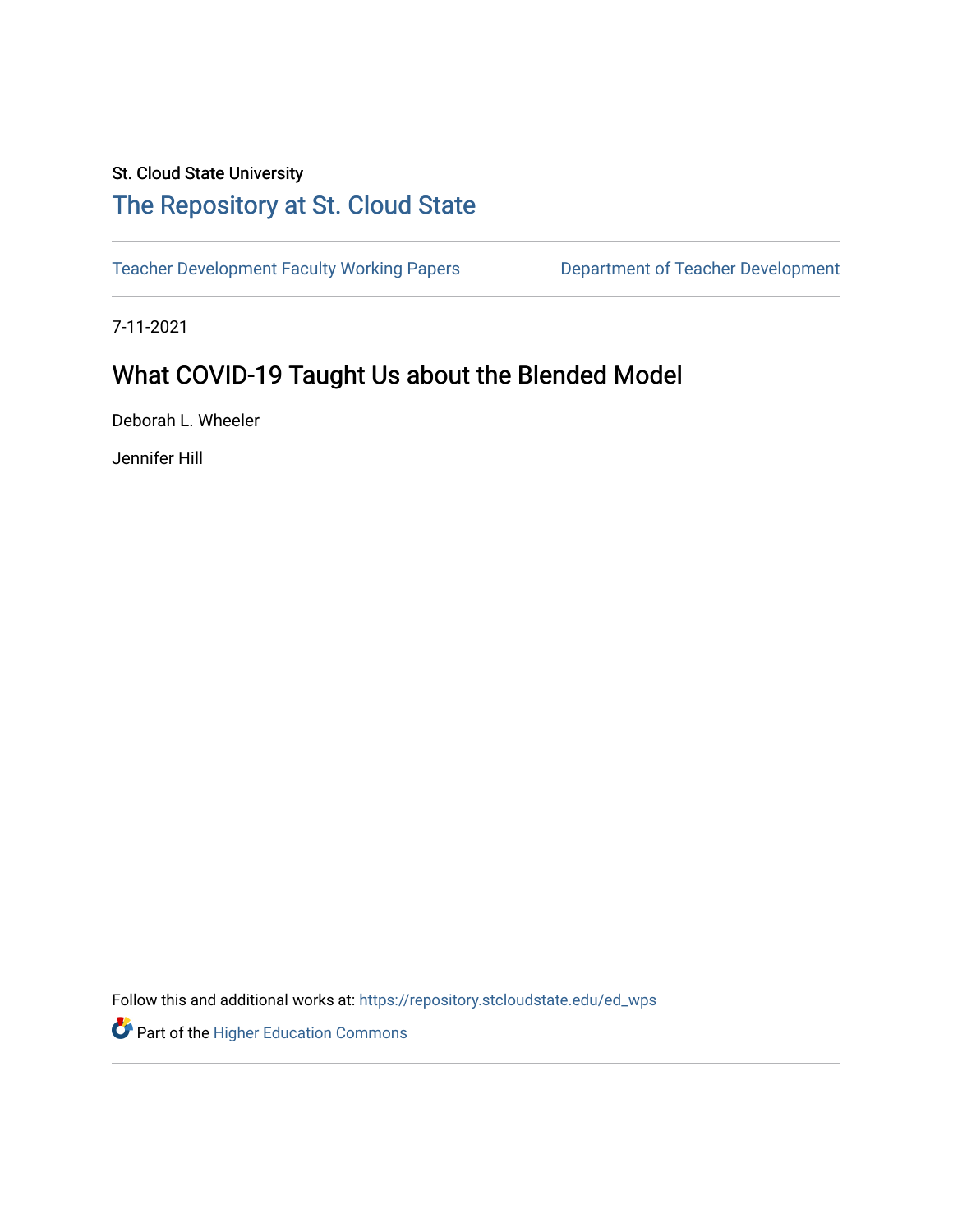# **What COVID-19 Taught Us about the Blended Model**

Deborah L. Wheeler<sup>1</sup>, and Jennifer C. Hill<sup>2</sup>

<sup>1</sup>Department of Child and Family Studies, St. Cloud State University

<sup>2</sup>Department of Teacher Development, St. Cloud State University

# **Author Note**

We have no conflict of interest to disclose.

Correspondence concerning this article should be addressed to Dr. Deborah L Wheeler, St. Cloud State University, Department of Child and Family Studies, B129 Education Building, 740 4th Ave. S., St. Cloud, MN 56301-4498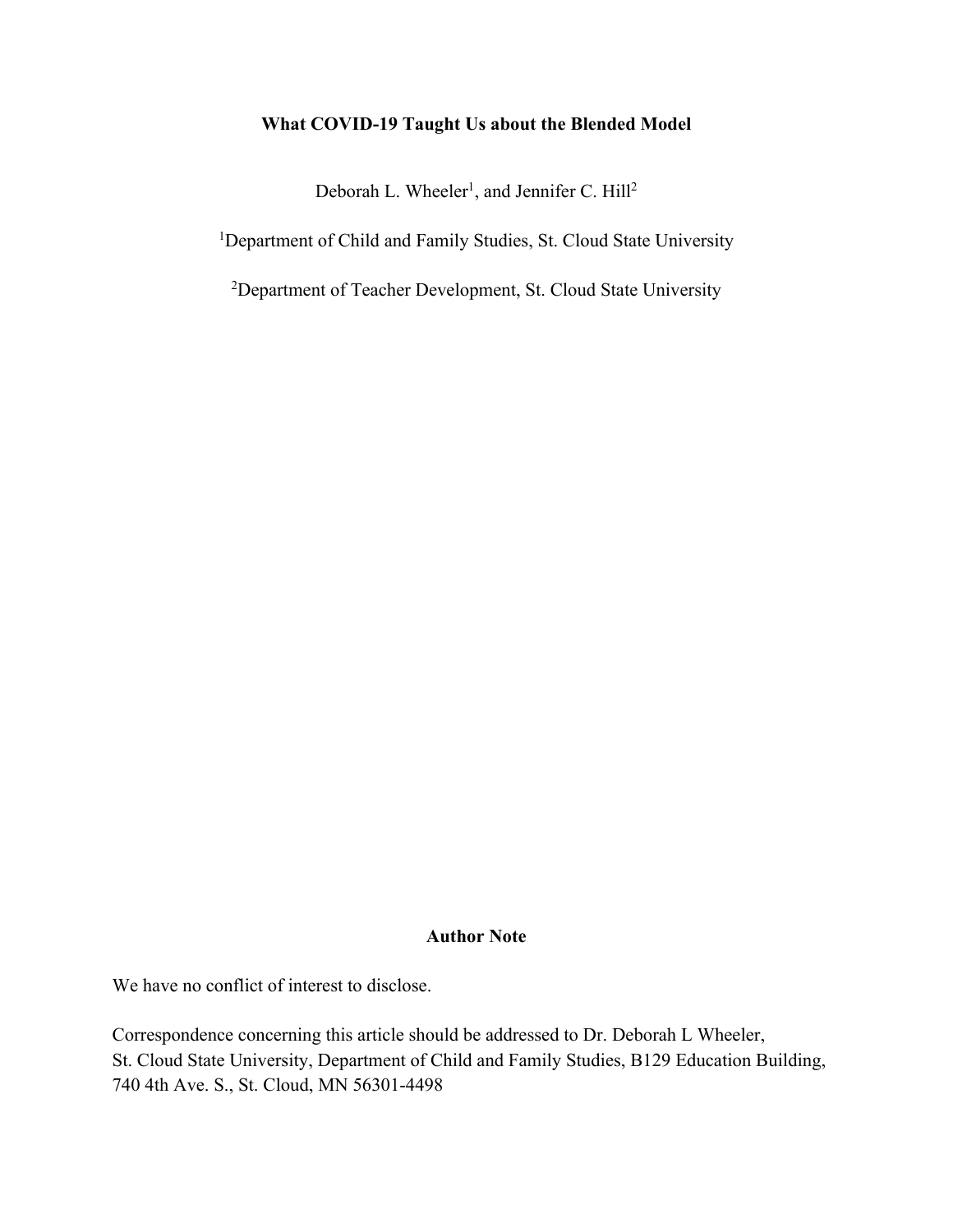#### **What COVID-19 Taught Us about the Blended Model**

Initially, many faculty in higher education were apprehensive when courses went online in Spring 2020, but they eventually learned a lot about how to effectively teach online. The need for well-designed online courses for faculty in higher education is more prominent than everbefore in the wake of the COVID-19. As reluctant or apprehensive as faculty members were, the move to an online platform offered an opportunity to learn about diverse tools, resources, and innovative ways to teach both in the blended synchronous model and the asynchronous online model. Faculty and students encountered issues, but quickly learned to overcome these challenges. What COVID-19 taught faculty about the blended synchronous and asynchronous model illustrates that the blended model is ideal, and due to the benefits, faculty should continue to utilize the blended learning model with the blended learning tools and resources post COVID-19.

Keywords: Blended, Synchronous, Asynchronous, Higher Education, Online Learning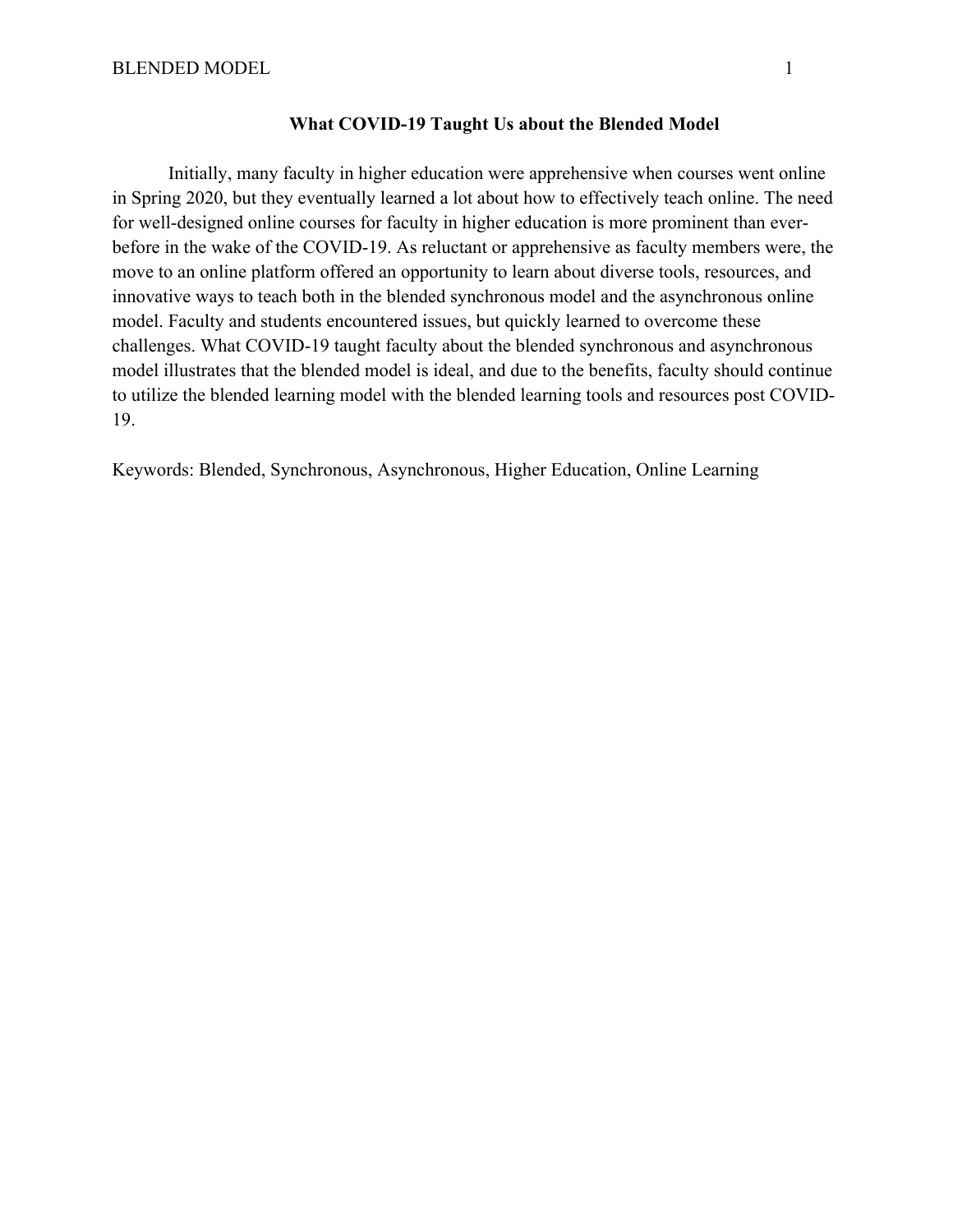Spring 2020 brought about sweeping and sudden changes in the world of higher education. Due to the COVID-19 pandemic, institutions of higher learning around the world were forced to turn to alternative methods of instructional delivery. For many instructors in higher education, this was a novel experience, and others who had taught online in the past were given the opportunity to hone their skills to deliver instruction online. Although the change was not necessarily voluntary, much was learned and new information, tools, resources, and ingenuity were obtained. Universities are now positioned to expand their reach, thus, meeting the needs of a wider variety of students through online learning tools. As instruction shifts back to more in-person instruction and COVID-19 restrictions decrease, there are benefits gleaned from the blended model that higher education faculty members should continue to utilize in the future. This paper will illustrate the benefits of the blended model which highlights why the blended model is an ideal teaching and learning model.

# **Lessons Learned about the Blended Model**

 Blended learning is a contemporary teaching model where the instructor acts as a facilitator, maximizing learning through traditional face to face classroom experiences while ensuring an asynchronous component is offered on alternative days when the class does not meet. The face to face synchronous online component can be facilitated either in person or through technologies such as Google, Hangouts, Kaltura, Zoom, Skype, Adobe Connect or Microsoft Teams. Utilizing a video conferencing platform for direct teaching still provides an opportunity to see students, interact, and has the potential to reach a larger audience compared to the traditional face-to-face-classroom experience at a university.

In addition to learning about how to conduct a class synchronously online, higher education faculty also learned more about the asynchronous components of an online course in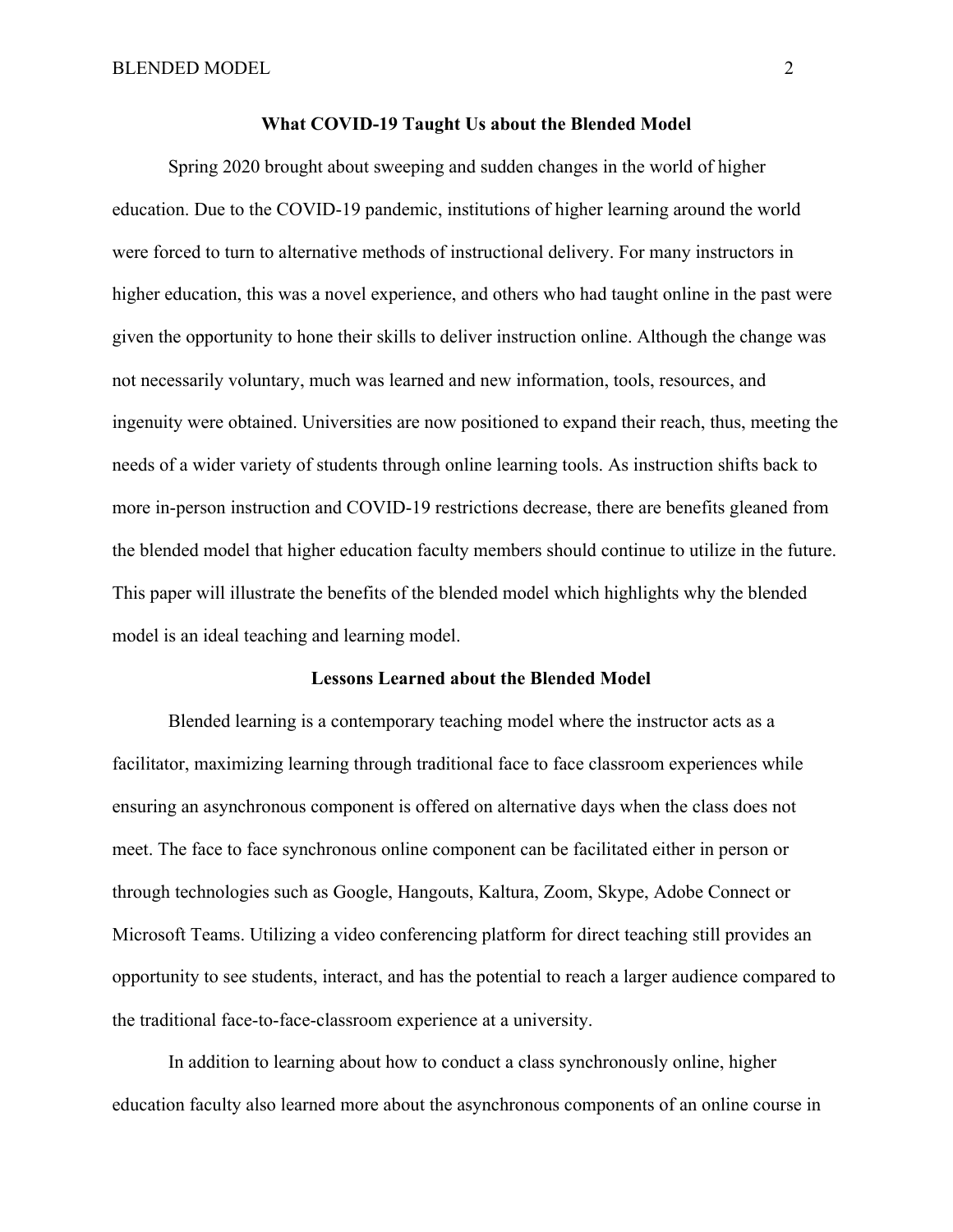#### BLENDED MODEL 3

order to supplement real time instruction with additional resources. Faculty incorporated materials into their online instruction such as readings, videos, PowerPoint presentations, discussions, and learning assignments. Online learning became more explorative and went beyond the typical discussions and scrolling through articles. One of the many advantages to the asynchronous model is that students are given an opportunity to apply what they learned in class; thus, through different methods, students can enhance their learning.

There are numerous advantages to the blended learning model. Vaksalla et al. (2019) reported that students increased their interpersonal skills, inventive-thinking, enthusiasm, determination and attendance while participating in blended courses (p. 20, 26). Online learning tools can inspire collaborative and creative learning opportunities for students. A thoughtful, well-designed learning activity encourages student participation and promotes a learner-centered environment.

Conversely, faculty and students encountered challenges with the blended learning model which included Wi-Fi disruptions or Wi-Fi strength issues, and lack of adequate technology. It is essential that the classrooms and home environments be equipped with appropriate microphones and cameras so that everyone can see and hear each other speak. When asking students to give presentations options can be provided of either pre-recording a presentation and playing it for the class or presenting live in front of their peers. However, the benefits outweigh the challenges.

# **Why the Blended Model is Ideal**

# **Expanding Student Accessibility**

Teaching blended synchronously and asynchronously during the pandemic was a learning experience that made faculty aware that the needs of students must be met within these modalities. For students who were parents, students who became ill with COVID-19 or had a family member who became ill, teaching through blended and asynchronous platforms helped to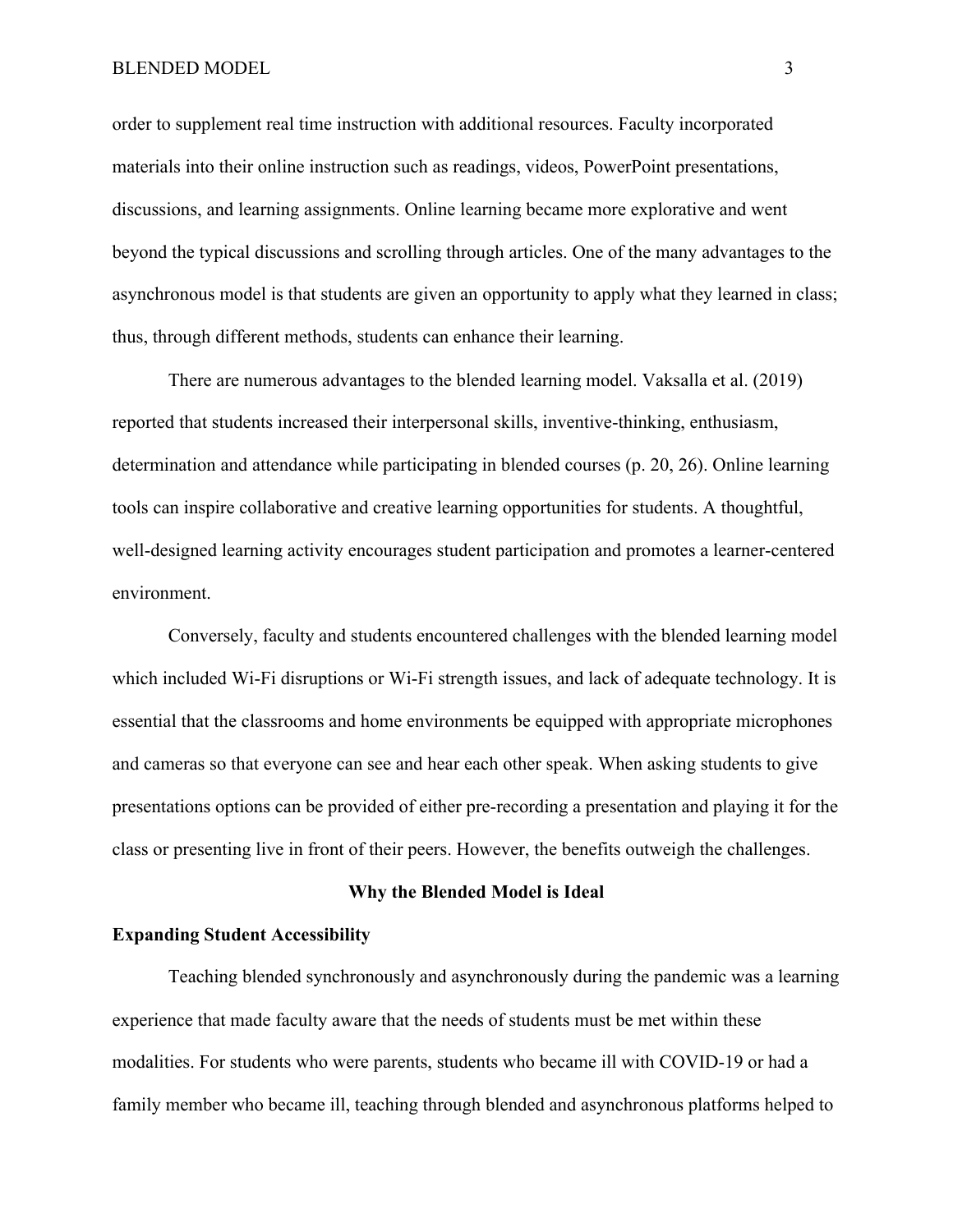meet their needs and enabled flexibility. Online classes could be recorded and accessed at a later date so that students can address the needs of their families and still keep up with course content.

In order for students to be accountable for their work, asynchronous discussion questions posted to a course website can be assigned for students to respond in order to demonstrate their learning. As needs of students continue to change post COVID-19, such as enrollment of nontraditional students, working students, remote students, and students with additional responsibilities, universities need to change in order to meet these needs. An EDUCAUSE Horizon Report (2020) explains the need for higher education to advance in areas such as providing online learning to non-traditional students. Providing students with relevant opportunities to access higher education makes a difference particularly because higher education's role is to educate students, to support learners, and to maintain or increase enrollment, especially for those in remote locations. According to research by the Jain Family Institute, "In 2016, across states and territories, 5.4 million individuals lived in education deserts, lacking access to any type of higher education institution" (Beamer & Steinbaum, 2019). Implementing the blended synchronous and asynchronous teaching model extends educational opportunities to a wider student population who otherwise would not be able to access a degree in higher education.

### **Future Ready**

The blended model offers benefits beyond working towards earning a degree or certificate; blended synchronous learning and asynchronous online learning prepare students with technology skills and interactive teaching tools. According to the U.S. Department of Education (n.d.), "Online learning opportunities and the use of open educational resources and other technologies can increase educational productivity by accelerating the rate of learning; reducing costs associated with instructional material or program delivery; and better utilizing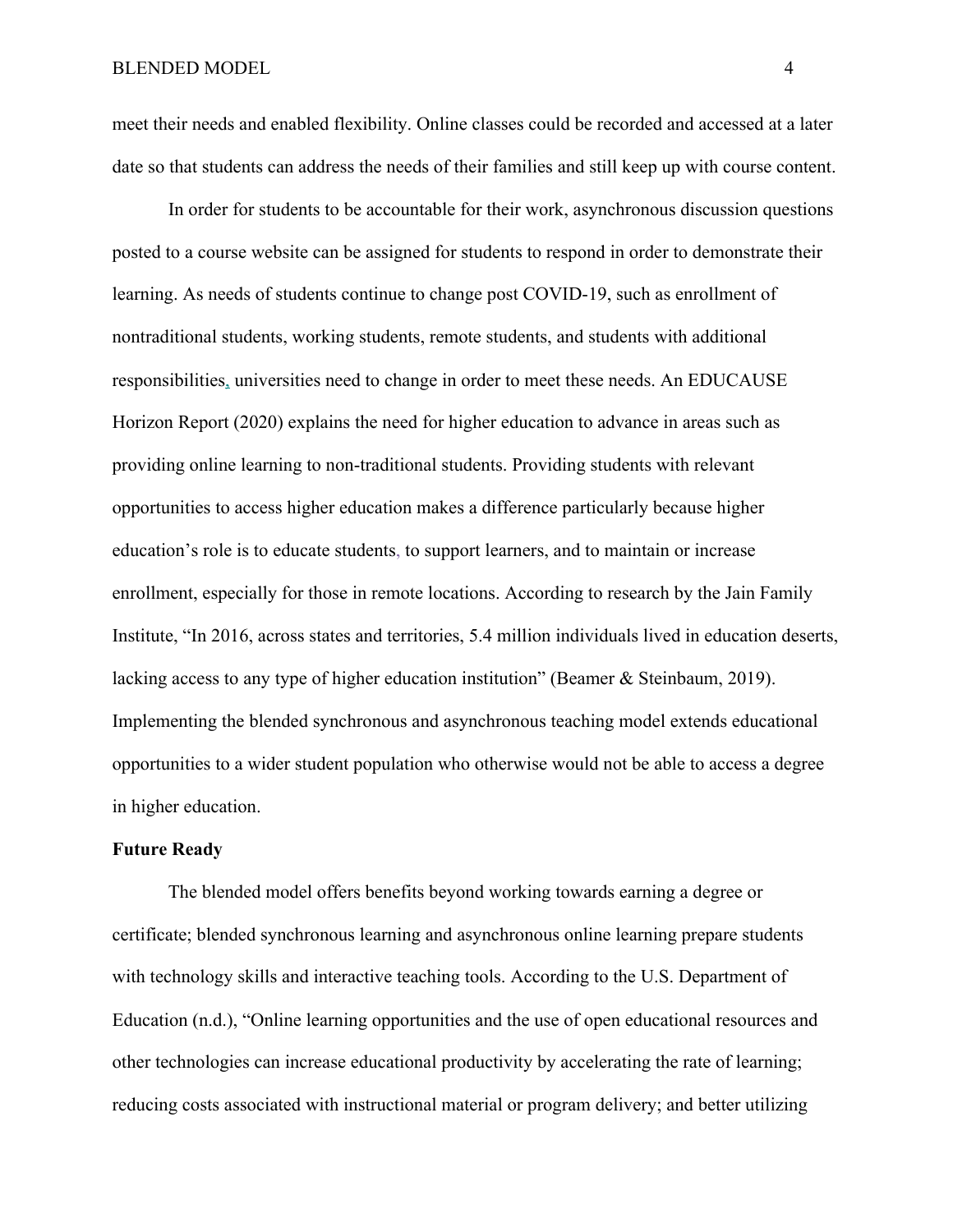teacher time" (para. 2). Indeed, the benefits of the blended model prepare students for expectations in their profession, offer engagement, and greater flexibility.

Many professions require that employees think creatively, use technology, and be innovative; therefore, by utilizing online resources when learning, students will explore technology, and be better prepared for the workforce. Technology enhanced teaching helps students prepare for industry expectations. As purported by Adams (2020), "Blended learning has the potential to create greater opportunities for students to develop...sought-after skills for U.S. employers" (p. 22). Exploring technology through blended learning, and asynchronous online learning instills technology skills, creativity, knowledge of online tools, and preparation for the current workforce (Herold, 2016).

There may be a learning curve for some students and instructors who are unfamiliar with these new technologies. This can be addressed through the use of live training sessions facilitated through video conferencing meetings where screens can be shared, technologies can be demonstrated, and questions can be answered. This can happen on an informal schedule or through the use of a formal orientation to online learning. Demonstrations of technologies can be recorded and posted to a class website for future reference. Subtitles can be added to videos to provide accessibility for students with disabilities.

#### **Engagement**

The pedagogical impact of both the blended model are positive. The U.S. Department of Education reports that one of the many benefits of using technology to teach and learn is students' greater willingness to learn and participate, and students' increase in involvement (n.d., p. 1). A study conducted by Bahji et al. (2015) states, "Students' perception of the blended learning approach was positive, the fact that 94% of students consider it "very interesting" and "interesting", while only 6% of students who consider it "less interesting"' (p. 75).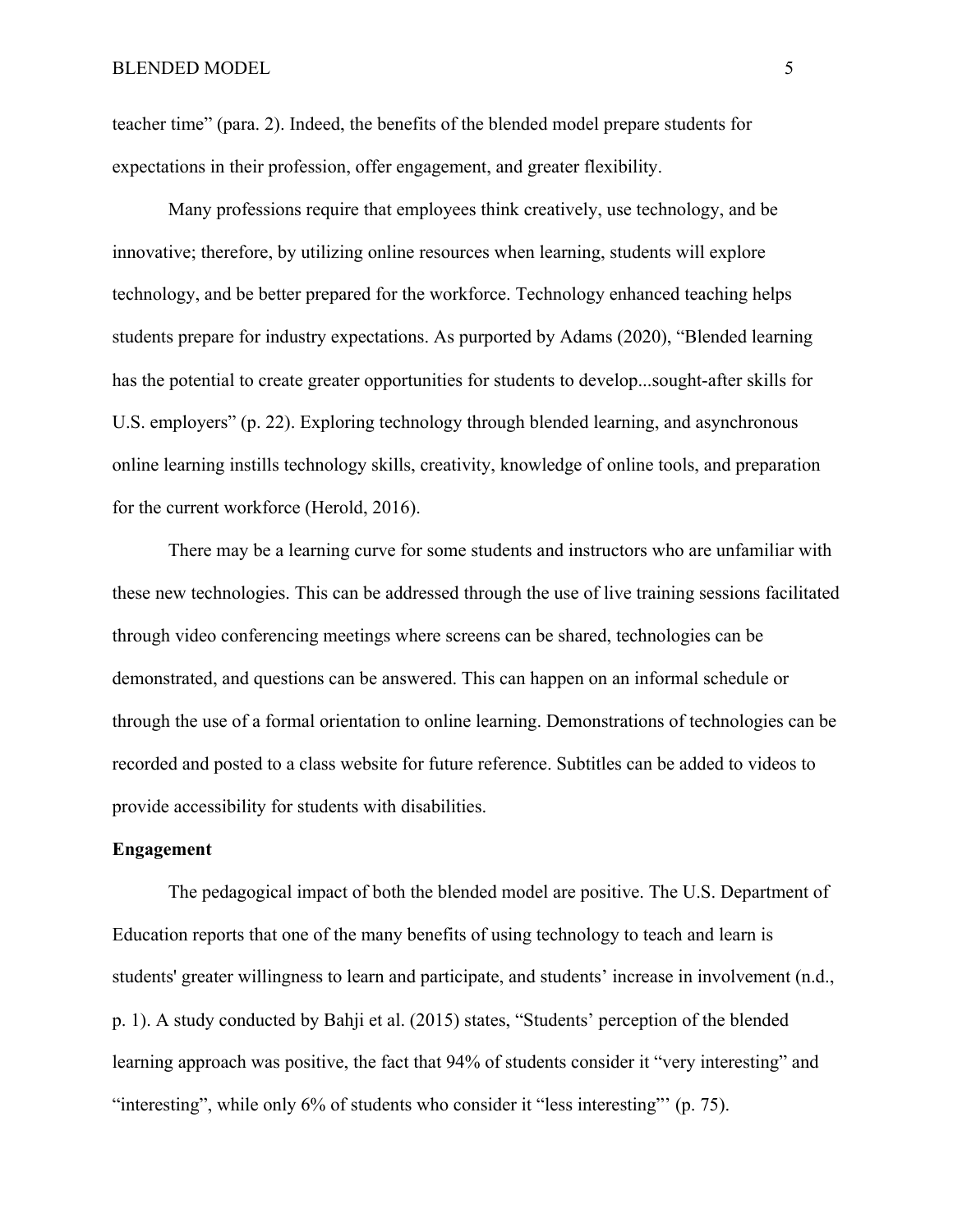#### **Flexibility**

Blended learning provides the advantage of delivering both an online learning experience and face to face learning (Francescucci & Rohani, 2019, p. 61) which enables flexibility. If necessary, the instructor can solely offer the class online, thus, allowing flexibility and accessibility. Additional benefits are described by Norberg, Dziuban, and Moskal (2011), "scientific meetings, professional activities and publications stress that blended learning has the potential to capitalize on the strength of both face to face and online learning, increasing the learning flexibility in a demand driven educational environment while maintaining the personal contact of the traditional classroom" (p. 5).

For flexibility purposes, each synchronous class can be recorded in order to allow students to refer to the recording if they want to hear the information again. Recording class is also helpful for the instructor because if a class is taught annually, the instructor can watch the recording from the previous year to determine how the content was addressed and make any changes necessary.

### **Conclusion**

There appears to be endless possibilities to explore when it comes to the blended model which makes the blended model ideal for teaching and learning. Since COVID-19, many faculty members were putting the blended teaching model into practice and finding success. Blended synchronous learning and asynchronous online learning use a technology enhanced instructional learning environment that is more personalized. With all the online tools available, the learning experiences are richer, engaging, and more interactive. The blended model expands outreach, broaden demographics, enable flexibility, and increase knowledge about technology; thus, impacting the diverse needs of students who are pursuing a degree in higher education. COVID-19 encouraged university faculty to explore the blended synchronous and asynchronous model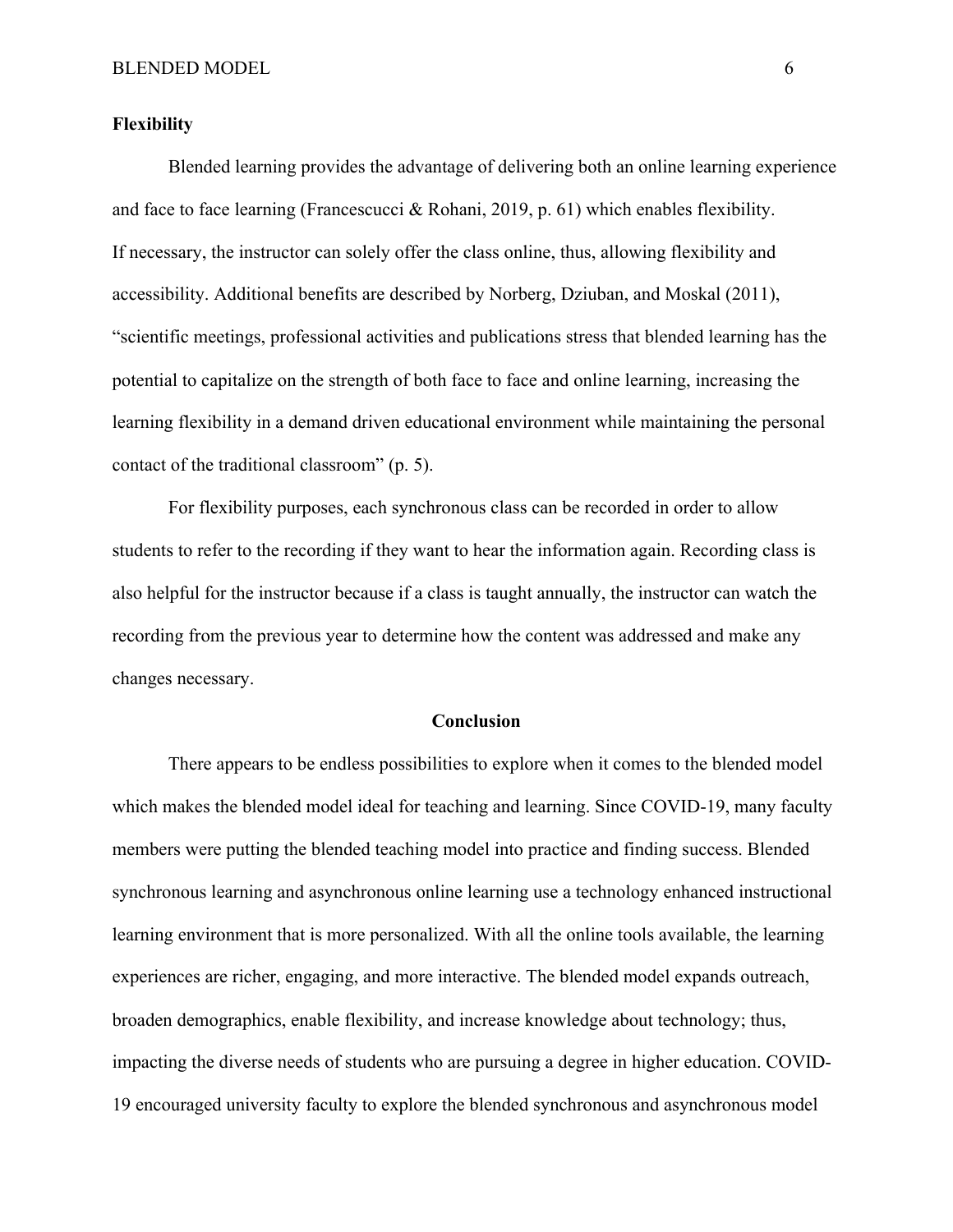aiding in the discovery that this model is ideal because it meets the needs of students, has numerous benefits, and encompasses a larger scope of teaching and learning. What educators learned about blended synchronous and asynchronous teaching and learning should inform future practices post COVID-19.